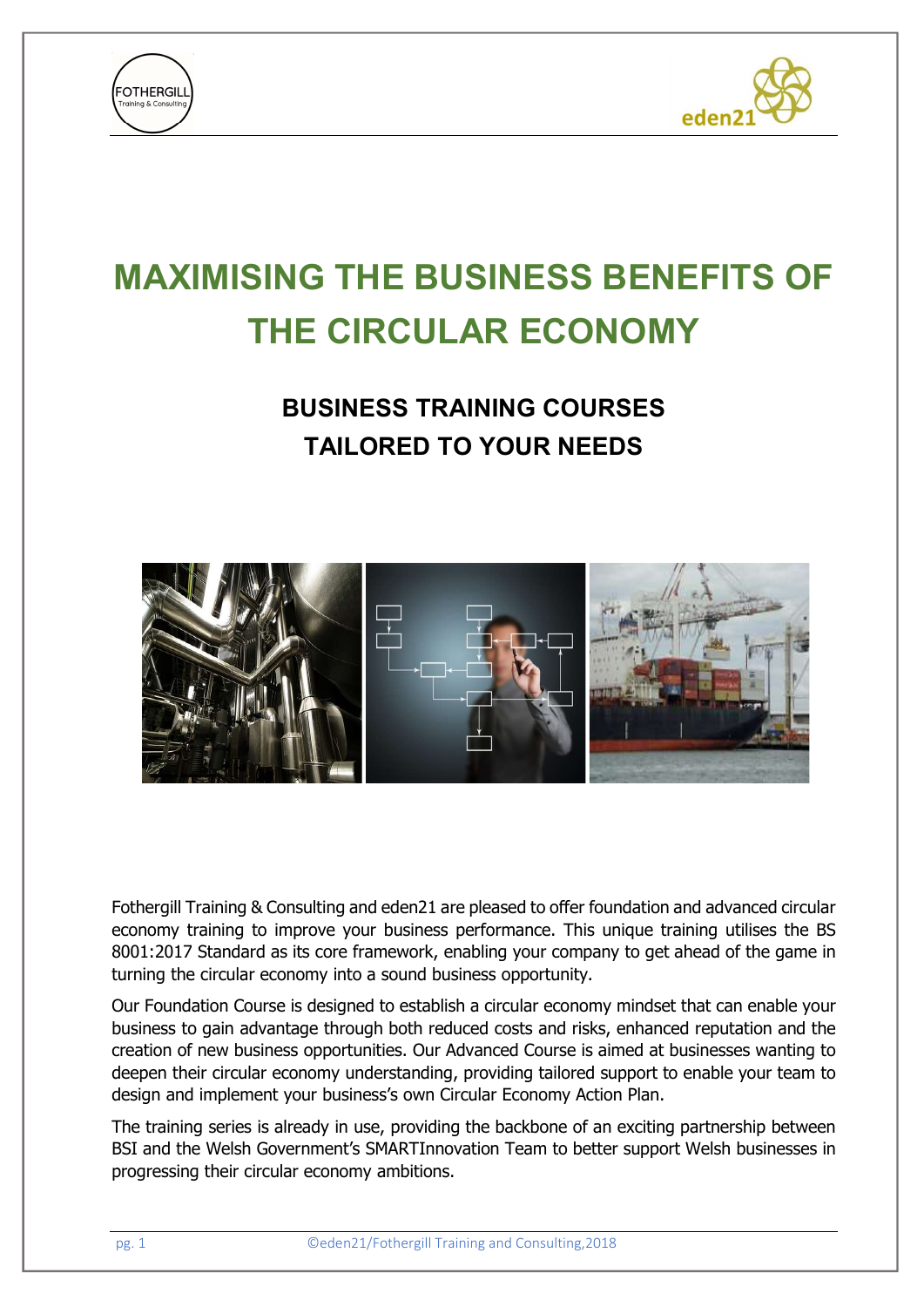



#### "Establish a common circular economy mindset across your team / supplychain to enable your business to thrive beyond the linear economy"

#### Foundation Course: Implementing the Circular Economy in Business (1-day)

A one-day course designed and tailored for any business wishing to gain a thorough understanding of how to take practical steps to implement a circular economy mindset within their organisation. We get you thinking about opportunities to create new business opportunities, manage costs and risks, and stimulate supply chain relationships.

The course is based on the principles underlying the world's first circular economy standard, BS 8001:2017 Framework for Implementing the Principles of the Circular Economy in Organisations, for which the trainers were both core members of the drafting group.

Designed for a team (up to 16 individuals) either from within your business and/or across its supply chain; the training is delivered by two expert trainers with in-depth knowledge of both the circular economy and BS 8001. The day incorporates a range of learning approaches, including practical interactive exercises and sector-specific case studies.

By selecting the Foundation Course your business will:

- Build staff knowledge and understanding of the business opportunities associated with progressing the circular economy;
- Develop confidence to put BS 8001's principles and framework at the heart of its business operations; and
- Recognise the wider challenges (e.g. change management and liability and insurance etc.) that can be associated with moving beyond the traditional linear economic model.

The Foundation Course is a stand-alone introduction to the circular economy for business. It also forms the first component in developing your businesses circular economy action plan, when combined with our interactive Advanced Course; see overleaf.

Costs: Contact us for pricing and to discuss your needs, the Circular Economy Foundation Course is inclusive of up to 16 trainees and includes eight hard copies of BS 8001:2017.

To book your company's Foundation Course in Maximising the Business Benefits of the Circular Economy, or to find out more, contact: Mr Josh Fothergill BSc MSc FIEMA CEnv

E: josh@fothergilltc.com

T: +44(0)7708 074046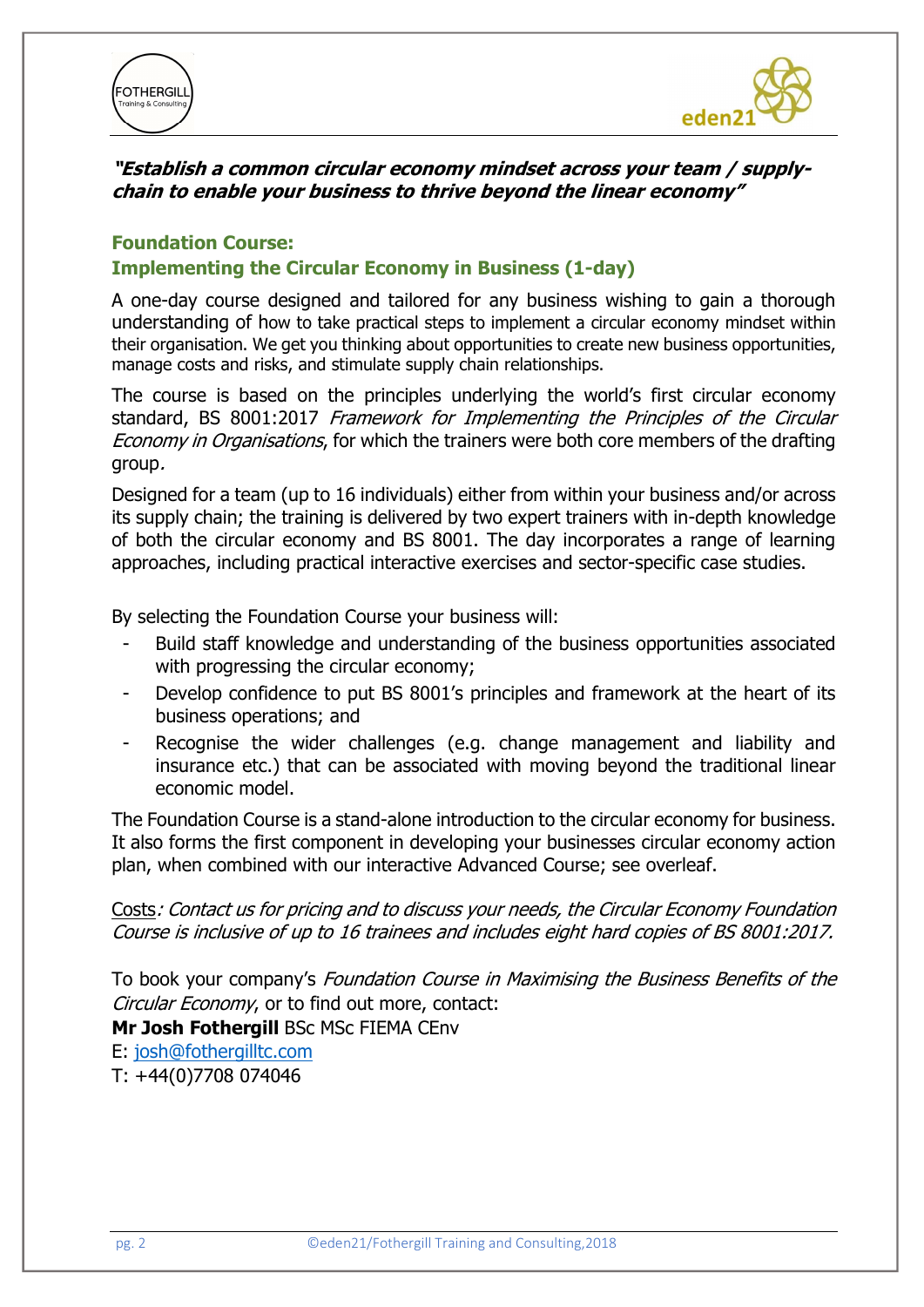



#### "Take your organisation's Circular Economy journey to the next level by spending a collaborative day with our expert team!"

#### Advanced Course: Business Circularity - Maturity Review and Action Plan Development (1-day)

Designed for your team (up to 12 individuals), this one-day facilitated workshop draws on the learning from the Foundation Course to deliver your business with a practical understanding of its current progress and a plan of its next steps towards circularity.

The course is aimed at businesses that are eager to develop their understanding of how they can benefit from a circular economy approach. The course begins with pre-course engagement between the trainers and members of your core team, through a series of structured telephone interviews. Our team uses the information generated to ensure the course's workshop-oriented approach is aligned to your business needs.

The practical training is structured around a series of collaborative activities that act to build your team's enthusiasm and focus throughout the day, generating the momentum to produce a practical Circular Economy Action Plan by the end of the course.

By attending the Advanced Course your business will gain:

- A deeper understanding of the organisation's circular economy maturity, both in terms of staff mindset and business activities;
- The core elements of its Circular Economy Action Plan and its production, as well as the enhanced team knowledge and confidence to begin implementation; and
- Structured advice on the steps required to develop the business' circular journey.

In most cases, it is recommended that an organisation's team has participated in the Foundation Course prior to delivery of the Advanced Course. To maximise the business impact of both courses, we suggest the Advanced Course is delivered within two months of attendance at the Foundation Course.

Costs: Contact us for pricing and to discuss your needs, the Circular Economy Advanced Course is inclusive of: up to 12 course attendees; four staff telephone interviews, prior to the Course; and a focussed Implementation Report, presenting the Circular Economy Action Plan developed by your team on the day.

To book your company's Advanced Course in Maximising the Business Benefits of the Circular Economy, or to find out more, contact:

Stuart McLanaghan BEng (Hons) MSc PhD DIC FIEMA MCIWM

#### E: stuart@eden21.co.uk

T: +44(0)7917 653173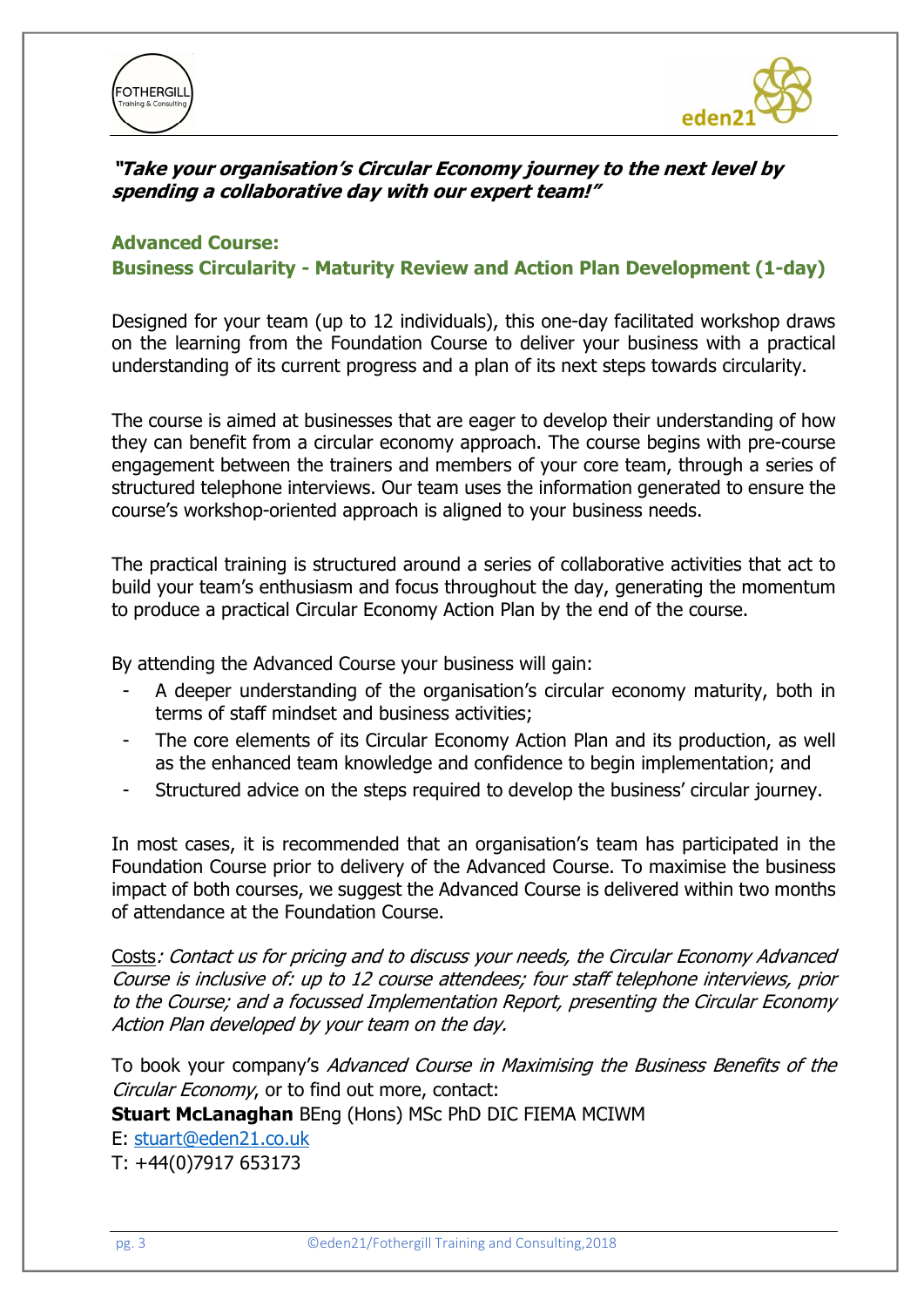



#### Further information

- We recommend that participants reflect different business departments and operational / production locations, to maximise the organisational learning.
- Given BS 8001's non-country specific nature, the courses are also well suited to a business with offices and supply chains across more than one country. Additional charges would apply for training delivery outside mainland GB, to reflect increased travel and subsistence costs.
- A discount is offered for booking both Foundation and Advanced courses, which can be run on consecutive days, if required.
- Wherever practicable courses will be delivered at the business's premises; as such, venue hire, lunch and refreshments are not included in the advertised prices. These will be charged at cost where required.
- All copies of BS8001 will be in hard copy format to ensure compliance with BSI copyright requirements. Additional copies can be provided and would be charged at cost (£98.00 per copy).

If you need any further details about either course, or consultancy advice on how to progress the circular economy in your business please do get in touch and we'll be happy to assist you.